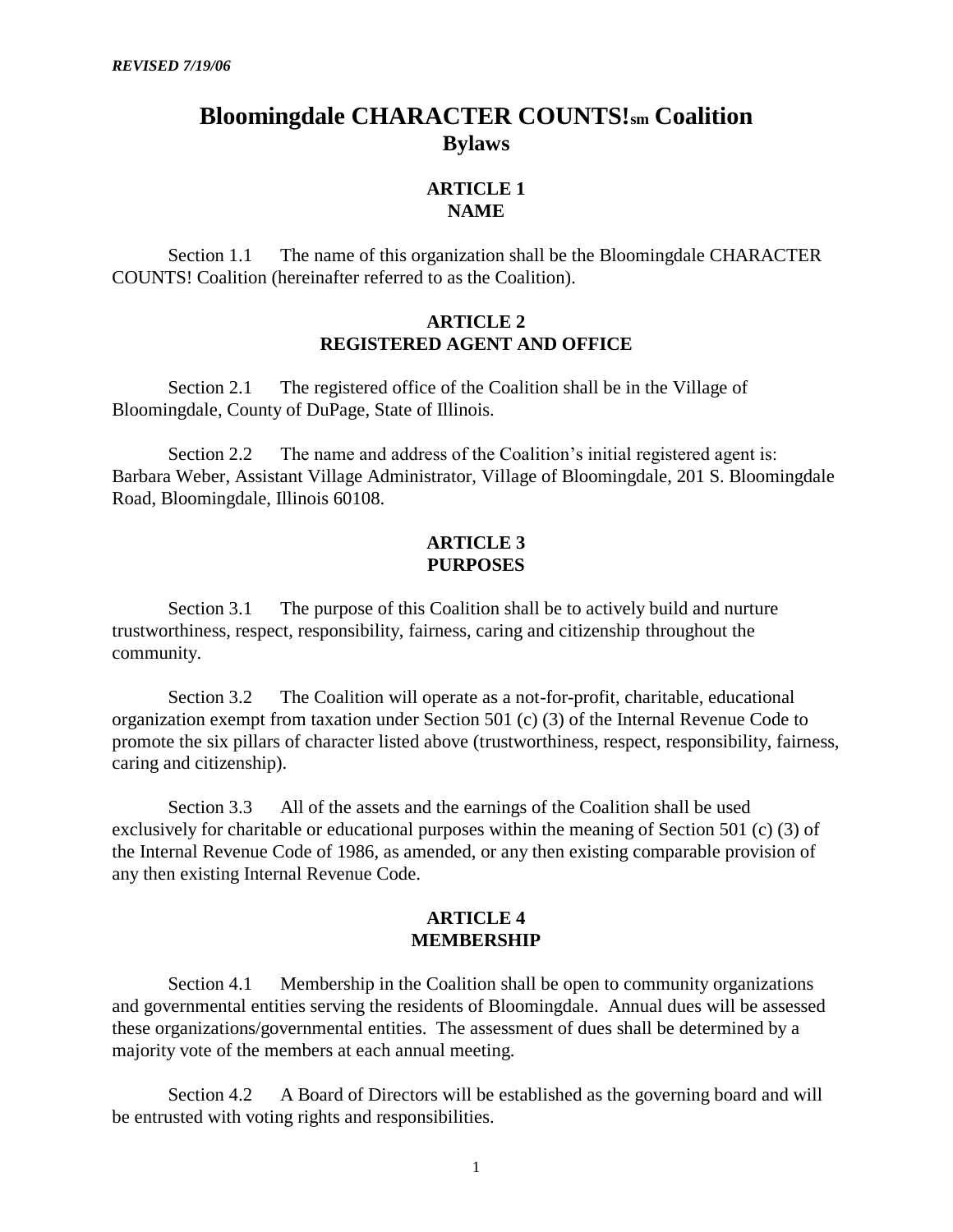# **ARTICLE 5 BOARD OF DIRECTORS**

Section 5.1 The Board of Directors of the Coalition shall be comprised of at least one representative appointed by each of the dues-paying member organizations/governmental entities and five to eight individuals representing the community-at-large. The Board of Directors will be responsible for approving the appointment of the individuals representing the community-atlarge.

Section 5.2 The business of the Coalition shall be managed by or under the direction of the Board of Directors. All rights which would otherwise rest in the members shall rest in the Directors.

Section 5.3 No Director shall have any right, title or interest in or to the property of the Corporation.

Section 5.4 No director shall receive, directly or indirectly, any compensation for his or her services as a Director.

# **ARTICLE 6 OFFICERS**

Section 6.1 The principal officers of the Coalition shall consist of a Chairperson, a Vice Chairperson, a Secretary and a Treasurer. The officers shall be elected by the Directors at their annual meeting and shall serve one (1) year terms.

Section 6.2 The Chairperson shall be elected from the membership of the Board of Directors, shall preside over all meetings and shall appoint the membership of all committees authorized by the Board. The Chairperson shall perform such other duties as may be specified from time to time by the Directors. The chairperson may serve a maximum of two successive terms.

Section 6.3 The Vice Chairperson shall be elected from the membership of the Board of Directors and shall perform the duties and exercise the powers of the Chairperson during any absence or disability of the Chairperson. The Vice Chairperson shall perform such other duties as may be specified from time to time by the Directors.

Section 6.4 The Secretary shall be elected from the membership of the Board of Directors. The Secretary shall record and distribute minutes of each meeting of the Coalition, such minutes to include the votes taken at each meeting; shall maintain an updated roster of Coalition members; shall conduct the correspondence of the Coalition; shall prepare the annual report to be forwarded to the Illinois Secretary or State's Office; and shall maintain the official records of the Coalition to be housed at the office of the Registered Agent. The Secretary shall perform such other duties as may be specified from time to time by the Directors.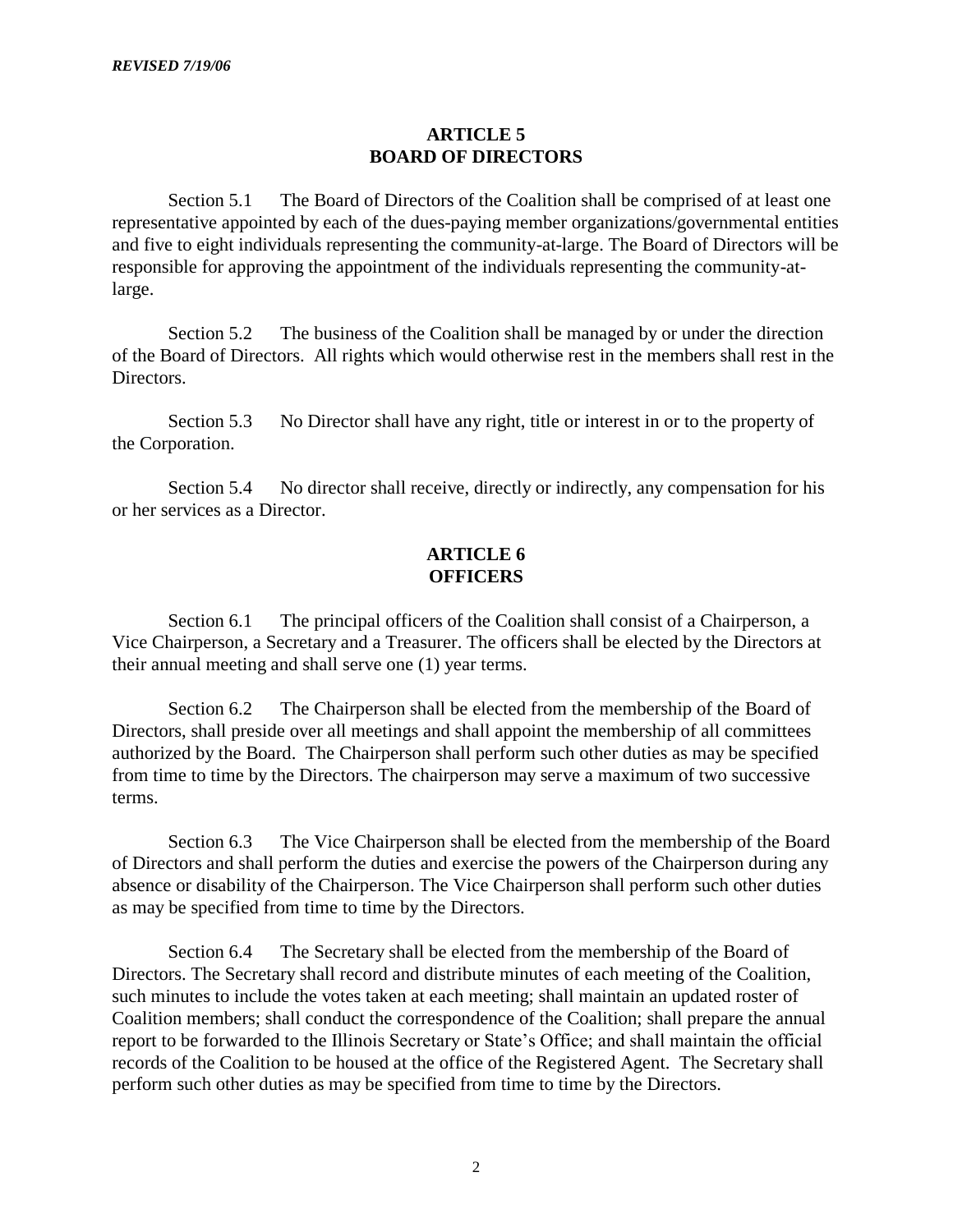Section 6.5 The Treasurer shall be elected from the membership of the Board of Directors. The Treasurer shall keep accurate records of all property, receipts and disbursements of the Coalition in financial books to be maintained for that purpose; shall issue annual dues statements to all member organizations/governmental entities, shall deposit all assets in the name and to the credit of the Coalition with such depository or depositories as shall be designated by the Directors; shall disburse the funds of the Coalition and render to the Directors such reports as they shall prescribe. All books, records and vouchers of the Coalition shall be open to the inspection of any Director. The Treasurer shall, at each regular meeting and whenever requested by the Directors, render a full and detailed account of all receipts and expenditures and submit a schedule showing the financial status of the Coalition and the changes, if any, since the last report of the Treasurer. An annual audit of the financial records is to be performed as designated by the Board of Directors and a report of such audit shall be provided to the Coalition at its annual meeting. The Treasurer shall perform such other duties as may be specified from time to time by the Directors.

Section 6.6 Any officer may resign such office at any time by giving written notice of such resignation to the Chairperson or to the Secretary of the Board. The resignation shall become effective upon the date specified in such notice or, if no date is specified, upon receipt of the notice by the Secretary. Acceptance shall not be necessary to render resignation effective.

Section 6.7 Any officer may be removed with or without cause at any time. Removal shall be by a vote of two-thirds (2/3) of the Board of Directors of the Coalition. Votes may be cast at a regular or special meeting of the Directors called for that purpose. Written notice stating the date, place, hour and purpose shall be given at least ten (10) days prior to such meeting.

Section 6.8 Vacancies for the unexpired term of any officer, whether occurring on account of resignation, death or other cause, shall be filled by election of a succeeding Director by majority vote of the Directors in office. Such election shall take place at the next meeting following notice or determination of the existence of a vacancy. If any officer is absent or unable to perform the duties assigned to that office, the Directors may delegate the powers and duties of that office, during the period of such absence or disability, to another Director.

#### **ARTICLE 7 COMMITTEES**

Section 7.1 A Nominating Committee of at least three (3) Directors shall be appointed by the Chairperson, subject to the approval of the Board. The Nominating Committee shall present a slate of officer nominees consisting of Directors willing to serve as officers. The slate of officers shall be presented to all duly qualified Directors at least thirty (30) days prior to the annual meeting. Officers shall be elected at the annual meeting as prescribed by these Bylaws. Nominations from the floor shall be allowed.

Section 7.2 The Board of Directors may from time to time create additional committees with such powers and duties as the Board may prescribe.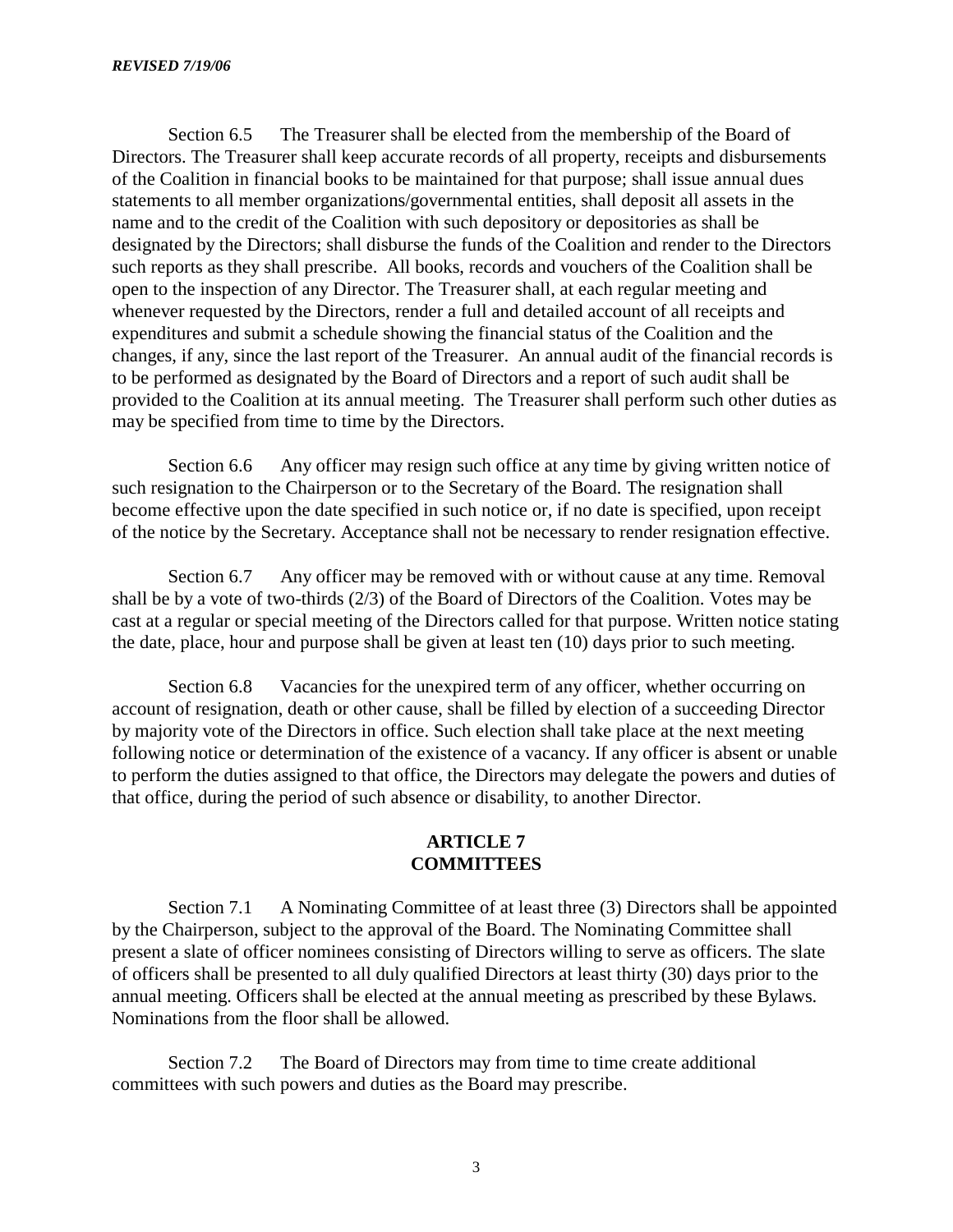#### **ARTICLE 8 MEETINGS**

Section 8.1 The Coalition may hold its meetings at such place or places within the state of Illinois as it may choose.

Section 8.2 The annual meeting of the Coalition shall be held each November. The purposes of the annual meeting shall be the election of officers and Directors of the Coalition, a report on the annual audit of the financial records, establishment of the dues for the following calendar year, and any other business or transactions as shall come before the meeting. Notice of the annual meeting shall be given in writing to the Board of Directors not less than thirty (30) days prior to said meeting date.

Section 8.3 Regular meetings of the Coalition shall be held at such time and place as the Board may determine by resolution. An agenda is to be sent to the Coalition members at least 48 hours before each meeting.

Section 8.4 Special meetings of the Board of Directors shall be held whenever called by the Chairperson or by two (2) or more of the Directors. Notice of each such special meeting shall be mailed to each Director at least 72 hours before the day on which the meeting is to be held, or shall be delivered personally or by telephone no later than 72 hours before the meeting is to be held. Each such notice shall state the time and place of the meeting, but it need not state the purposes. Every Director is to provide an address to which mail is to be delivered.

Section 8.5 A quorum is necessary at any Coalition meeting that involves approving expenditure of funds. A quorum is defined as at least two (2) of the elected officers and at least four (4) of the other members of the Board of Directors. A majority of the Board of Directors in office shall constitute a quorum for the transaction of business at the Coalition's annual meeting.

# **ARTICLE 9 PARLIAMENTARY PROCEDURE**

Section 9.1 *Robert's Rules of Order Newly Revised* shall govern the proceeding of this Coalition.

# **ARTICLE 10 FINANCES**

Section 10.1 This Coalition may designate such fiscal agents and custodians as the Board of Directors may select by resolution. The Board of Directors may at any time, with or without cause, discontinue the use of the services of any such fiscal agent or custodian.

Section 10.2 It shall be the policy of this Coalition that the Board of Directors shall assume and discharge fiduciary responsibility with respect to all funds administered by this Coalition.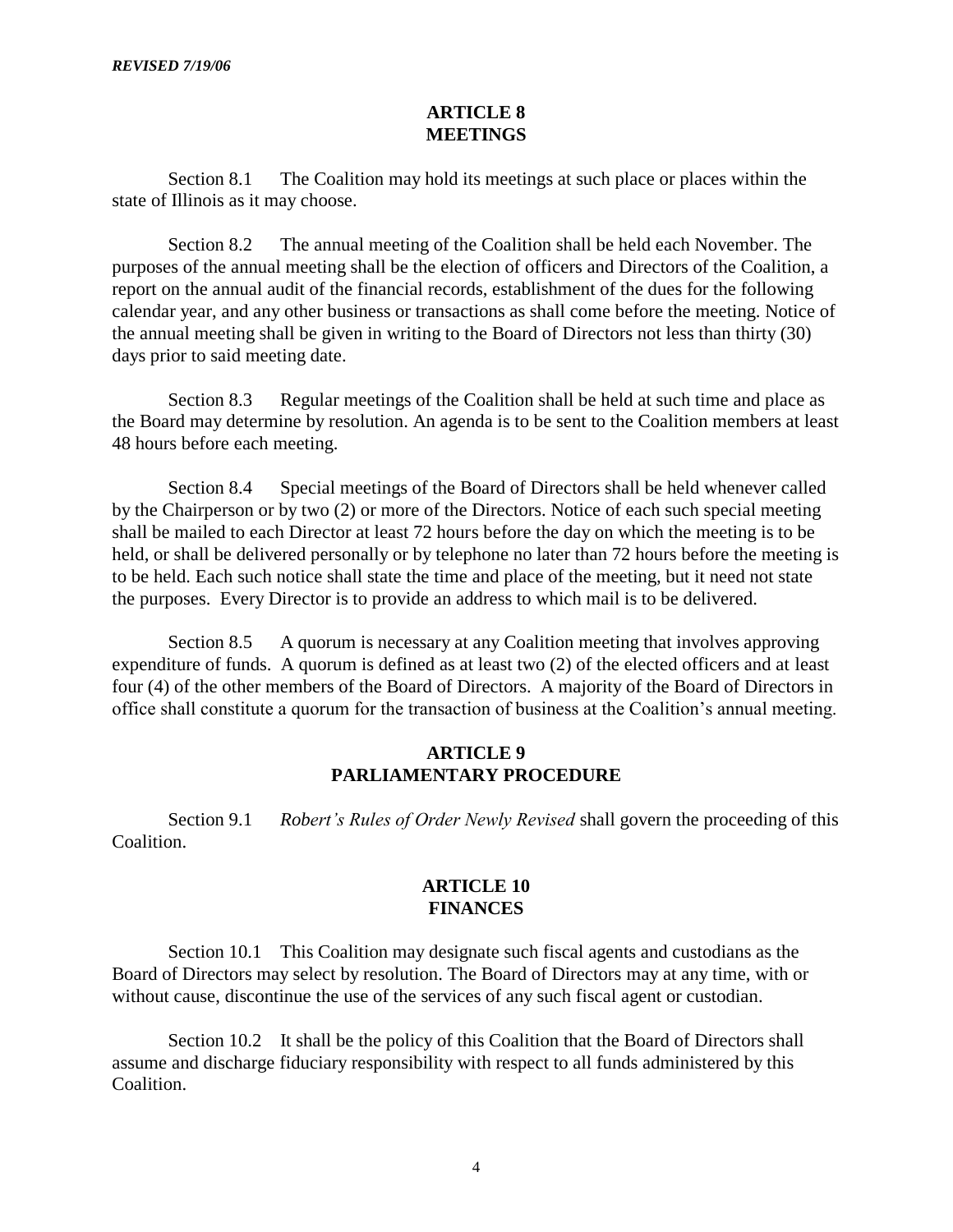Section 10.3 Unless otherwise provided by the donor, all contributions received by the Coalition shall be deposited and held by the Treasurer of the Coalition and may be used and disbursed by the Board of Directors to promote, sponsor and carry out educational and/or charitable activities and objectives of this Coalition. Donors may make contributions for specified purposes and such funds shall be held and disbursed by the Treasurer for such purposes as long as it is approved by the Board of Directors and is consistent with the purposes of this Coalition.

Section 10.4 The Board of Directors of this Coalition shall cause to be kept:

- (1) Records of all proceedings of the Board of Directors and committees thereof;
- (2) All financial statements of this Coalition;
- (3) Articles of Incorporation and Bylaws of this Coalition and all amendments thereto and restatements thereof;
- (4) Such other records and books of account as shall be necessary and appropriate to the conduct of the Coalition's business.

Section 10.5 The Board of Directors shall cause the records and books of account of the Coalition to be audited at least once each fiscal year, with a report made at the annual meeting.

Section 10.6 The fiscal year of the Coalition shall begin January 1 and end December 31 of each year.

# **ARTICLE 11 LIABILITY**

Section 11.1 The Coalition shall indemnify any person who was or is a part, or is threatened to be made a party to any threatened, pending or completed action, suit or proceeding, whether civil, criminal, administrative or investigative (other than an action by or in the right of the Coalition) by reason of the fact that he or she is or was a Director of the Coalition, to the full extent permitted under the Illinois "General Not For Profit Foundation Act of 1986", as in effect from time to time.

Section 11.2 The Coalition may purchase and maintain insurance on behalf of the Coalition or of any person who is or was a Director of the Coalition against any liability asserted against the Coalition or such person.

# **ARTICLE 12 AMENDMENTS**

Section 12.1 The power to amend, repeal or adopt new Articles of Incorporation or Bylaws of the Coalition requires an affirmative vote of not less than two-thirds (2/3) of the total number of Directors. Such action may be taken at a regular or special meeting for which written notice is provided at least ten (10) days prior to such meeting. Written notice shall include the purpose of such meeting and a copy of the proposed amendments.